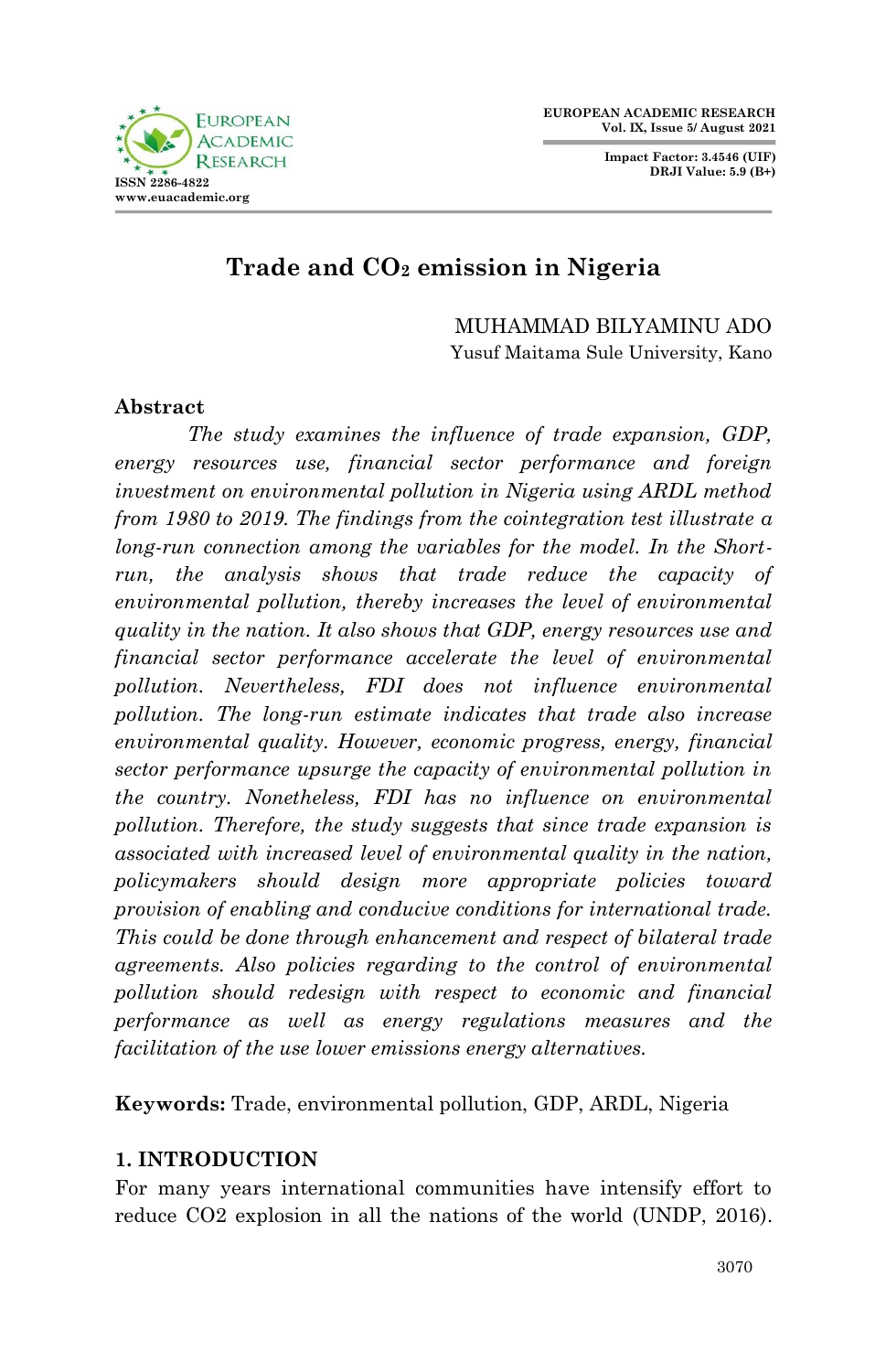The upsurge of CO2 discharge have reached a critical stage in which appropriate measures need to be initiated. For instance, the global CO2 growth increased by 32.3 billion kilotons from 1980 to 2010 and it is projected to grow by 50.1 percent in 2035 (IPCC, 2018). It is acknowledged that high level of CO2 explosion deteriorate environmental settings, ecosystem, earth temperature, climate and sea levels (Meratizaman et al., 2015; Nejat et al., 2015). This adversely affects economic performance, welfare and increased level of poverty among the world's nations. Several factors like trade performance, energy utilization and population growth contributes immensely to the increased level of CO2 explosion (Danlami, Applanaidu, & Islam, 2018). The capacity of CO2 discharge in the emerging nations such as China, India and Sub Saharan Africa contribute to about 62 percent of the global CO2 discharge (Hansen & Sato, 2016; IPCC, 2014).

In Nigeria CO2 growth have increased by 27 percent from 2010 to 2016. For instance, the nation have recorded 786 million kilo tonnes of CO2 explosion in 2010 and 1080 million kilo tonnes in 2016. In this regard, explosion of CO2 in the nations possess a positive trend. Trade expansion in the country have received a tremendous progress in the recent time especially with the openings of the bilateral trade agreement among Nigeria and developed economies (WTO, 2020). The level of oil and agricultural produce exportations have risen by 40 percent in a decade. Similarly, imports have increased by 37 percent in the nation (World Bank, 2019). This situation illustrates that trade expansion might have linked with the increased level of CO2 explosion in Nigeria. Hence, the study examine the influence of trade expansion on environmental pollution in Nigeria.

# **2. LITERATURE REVIEW**

The link among trade, GDP, energy resource, financial sector performance, FDI and CO2 explosion have discussed in the literature. For instance, Al-Mulali et al. (2015) analyze the effect of trade expansion on CO2 explosion in Europe. Result shows trade reduce CO2. Dogan and Turkekul (2016) studied the influence of trade on  $CO<sub>2</sub>$  discharge in USA. The findings reveals a negative link among trade and CO2. Jebli et al. (2017) examine the connection among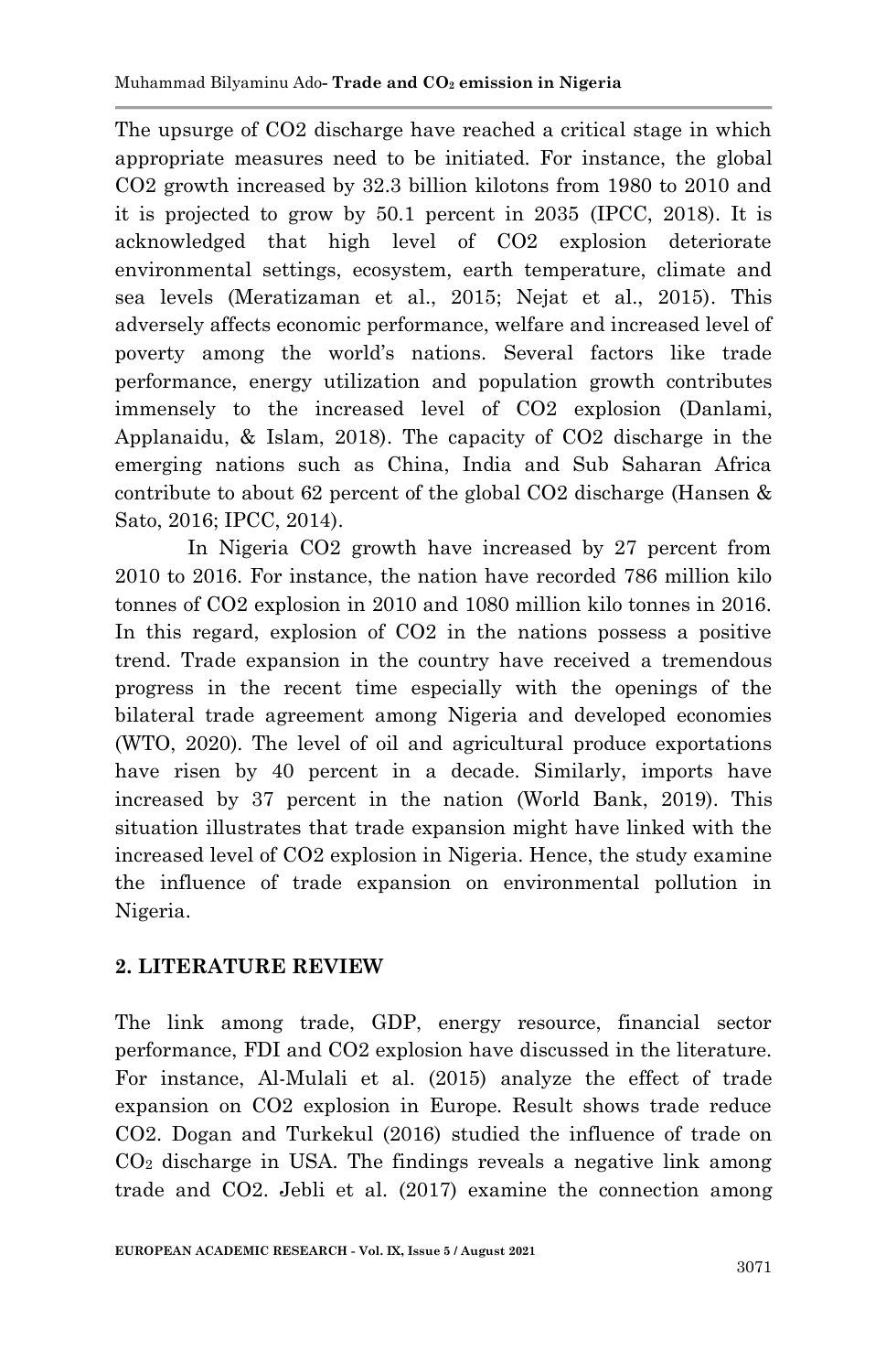trade and carbon discharge in 25 OECD economies by employing FMOLS and DOLS techniques for the period of 1980 to 2010. The study finds negative link among trade and CO2. Zhang (2018) reaffirms that trade influenced CO2 negatively in newly industrialized countries. The finding of this study is in line with result documented by Asongu (2018) that trade reduce CO2 in `44 SSA nations. Liobikienė and Butkus (2019) investigate the influence of international trade on CO2 by utilizing system GMM technique in 147 nations from 1990 to 2012. Outcome indicates trade reduce the level of CO2.The outcome is similar with studies of Zafar, Mirza, Zaidi, and Hou (2019) that trade expansion reduces CO2 in emerging nations. However, Yasmeen, Li, and Hafeez (2019) studied influence of international trade on  $CO<sub>2</sub>$  in 39 nations. The study concludes that trade has positive influence on  $CO<sub>2</sub>$  explosion. Moreover, study by Riti et al. (2017) use ARDL technique to assess the role of economic performance on  $CO<sub>2</sub>$  and find that GDP increases  $CO<sub>2</sub>$  in China from 1979 to 2015. Cetin and Ecevit (2017) noted that GDP influenced  $CO<sub>2</sub>$ positively in Turkey. Salahuddin et al. (2018) also confirms positive link among GDP and  $CO<sub>2</sub>$  in Kuwait.

In addition, Nguyen and Kakinaka (2019) studied the effect of energy on CO2 for 107 nations from 1990 to 2013. The result indicates that renewable energy use reduces CO2 in these countries. Hanif, Raza, Gago-de-santos and Abbas (2019) explain that use of fossil fuel increases CO2 for 15 Asian nations from 1990 to 2013. Gokmenoglu and Sadeghieh (2019) emphasized that financial performance, energy and GDP accelerates the capacity of CO2 explosion in Turkey. Based on the reviewed literature linkage among trade, GDP, energy, financial performance and FDI have been analyzed. However, the influence of trade expansion by measuring portion of GDP on environmental pollution have not been studied. Therefore, this study investigates the influence of trade expansion on environmental pollution in Nigeria.

# **3. DATA AND ESTIMATION TECHNIQUE**

## **3.1 Data**

Yearly data on  $CO<sub>2</sub>$  (kt), trade (total export and import), economic progress (GDP, current USD), energy (kt of oil equivalent), financial sector performance (credit % of GDP) from 1980 – 2019. All the data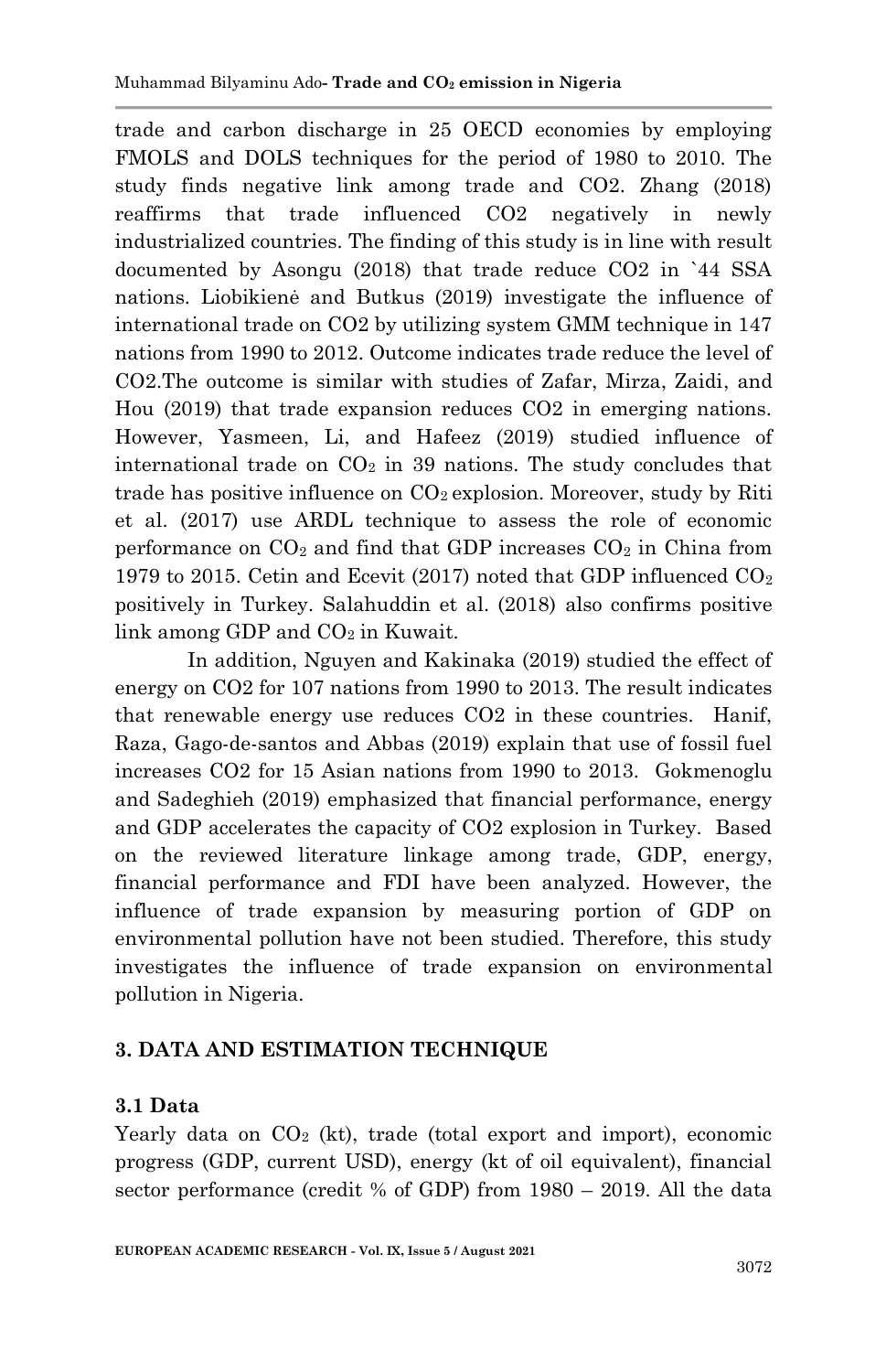are retrieved from WDI database and were changed to log form for simplicity of interpretation. Statistics of the variables used are illustrated in table 1. The outcome of the statistics shows that FD has the highest mean value of 9.11 compared to the other variables. Similarly it obtained a maximum value of 1.96 and a minimum value of about 4.95. However, CO2 got the lowest mean value of 0.63 compared to the other variables. It has a maximum value of 0.92 and 0.32 minimum value.

| Variables      | Mean  | SD    | Min      | Max   |  |
|----------------|-------|-------|----------|-------|--|
| $_{\rm LCO_2}$ | 0.632 | 0.185 | 0.312    | 0.928 |  |
| LTR            | 3.283 | 1.297 | 9.135    | 5.327 |  |
| LGDP           | 1.234 | 8.734 | 2.702    | 3.098 |  |
| <b>LEN</b>     | 7.181 | 3.684 | 6.654    | 7.986 |  |
| <b>LFD</b>     | 9.112 | 3.617 | 4.957    | 1.962 |  |
| LFDI           | 1.547 | 1.322 | $-1.150$ | 5.790 |  |

**Table 1 statistics of the variables**

#### **3.2 Model Specification**

In this study a changed model by Dogan and Turkekul (2015) is used for analyzing the link among the variables in the model.

$$
LCO_2 = \alpha_0 + \alpha_1 LTR_t + \alpha_2 LGDP_t + \alpha_3 LEN_t + \alpha_4 LFD_t + \alpha_5 LFD_t + \varepsilon_t
$$
 (1)

In equation 1 LCO<sub>2</sub>, LTR, LGDP, LEN, LFD and LFDI illustrate Carbon explosion, trade, economic progress, energy, financial sector performance and foreign investment. In this regard the study used ARDL technique for the model estimation. This approach possessed various benefit such as analyzing variables in a mix order (Pesaran et al, 2001). Hence, the model expressed as:

$$
\Delta LCO2 = \beta_0 + \sum_{j=1}^n \beta_1 \, LCO2_{t-j} + \sum_{j=0}^n \beta_2 \, TR_{t-j} + \sum_{j=0}^n \beta_3 \, GDP_{t-j} + \sum_{j=0}^n \beta_4 \, EN_{t-j} + \sum_{j=0}^n \beta_5 \, FD_{t-j} + \sum_{j=0}^n \beta_6 \, FDI_{t-j} \\ + \alpha_1 \, LCO2 + \alpha_2 TR_t + \alpha_3 GDP_t + \alpha_4 EN_t + \alpha_5 FD_t + \alpha_6 FDI_t \\ + \varepsilon_t \qquad (2)
$$

From equation 2, t shows the time,  $\Delta$  symbolizes the change term and  $\varepsilon$  is the disturbance term.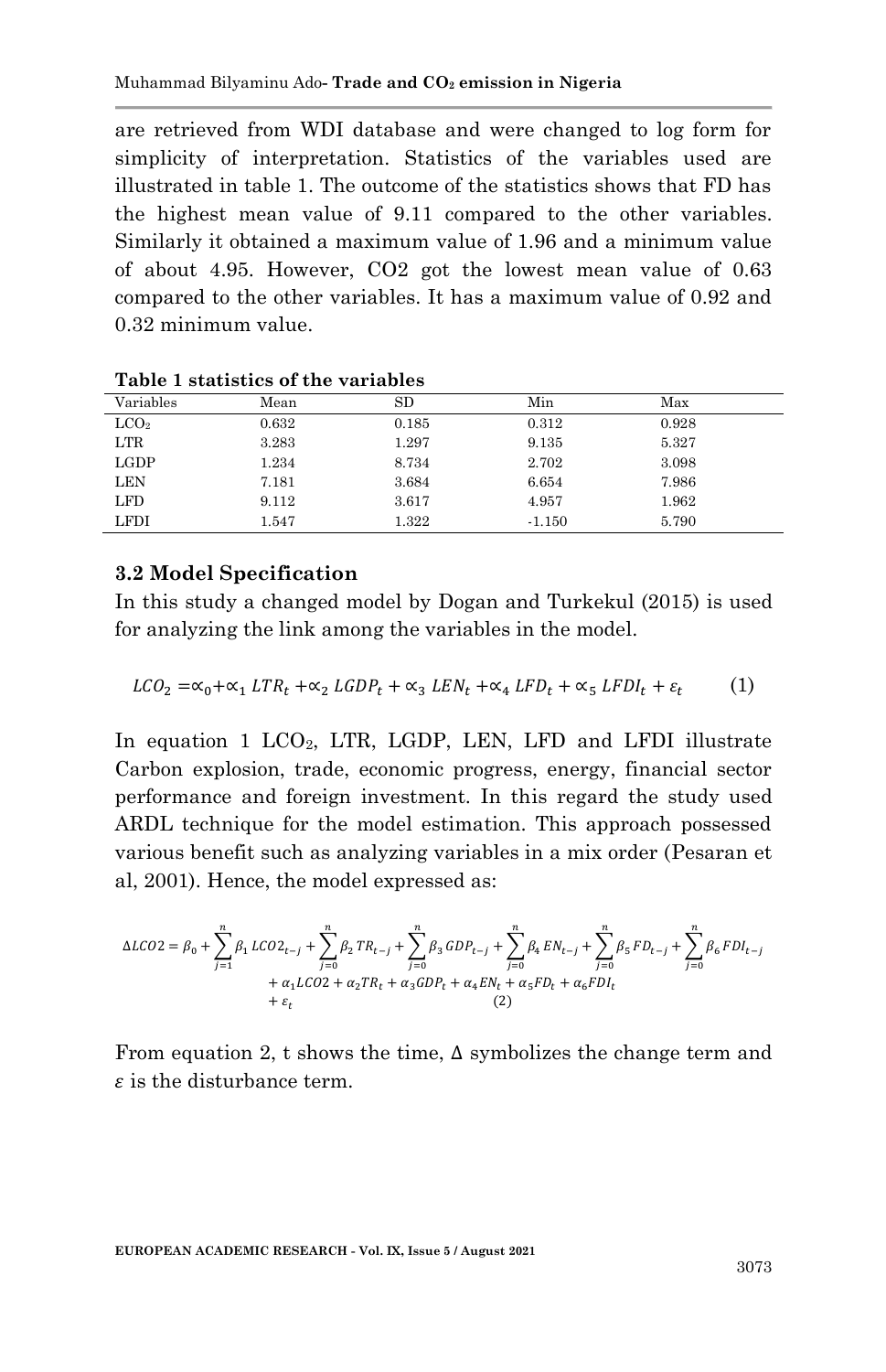#### **4. RESULT**

In this segment the stationarity results and estimation analysis outcome are discussed. Table 2 reveals a mix level of stationarity is found among the variables using ADF and PP tests.

| Variable      | ADF         |          | PP          |          | ADF            |                          | PP                       |          |
|---------------|-------------|----------|-------------|----------|----------------|--------------------------|--------------------------|----------|
|               | LEVEL       |          | LEVEL.      |          | First Diff     |                          | First Diff               |          |
| $_{\rm LCO2}$ | $-1.63742*$ | (0.0002) | $-2.91536*$ | (0.0007) | $\blacksquare$ | $\overline{\phantom{a}}$ | $\overline{\phantom{a}}$ |          |
| LTR           | $-3.62153$  | (0.0614) | $-2.56451$  | (0.2351) | $\blacksquare$ | $\overline{\phantom{a}}$ | $-4.53254*$              | (0.0008) |
| LGDP          | $-2.16521$  | (0.4351) | $-1.56783$  | (0.3382) | $-2.31026*$    | (.00002)                 | $-5.54755*$              | (0.0003) |
| LEN           | $-3.46782$  | (0.7683) | $-0.35782$  | (0.2165) | $-6.25671*$    | (0.0000)                 | $-3.89626*$              | (0.0219) |
| LFD           | $-1.41284$  | (0.5172) | $-3.20571$  | (0.4233) | $-3.02426*$    | (0.0000)                 | $-9.58015*$              | (0.0000) |
| <b>LFDI</b>   | $-2.6523$   | (0.8267) | $-1.75343$  | (0.1493) | $-4.03574*$    | (0.0000)                 | $-5.38012*$              | (0.0000) |

**Table 2. Stationarity tests outcome**

Notes: \* Shows significance at one percent level.

Table 3 illustrates cointegration among the variables exists as the value of F-statistics is bigger than the critical value.

#### **Table 3. Outcome of the cointegration test**

|              | 1%   |             | 5%        |      |
|--------------|------|-------------|-----------|------|
| F-statistics | I(0) | -43.7<br>÷, | $(0)^{7}$ | 11 T |
| 4.85         | 3.41 | 4.68        | 2.26      | 3.79 |

The estimate for the model is illustrated in table 4. The outcome for the short-run analysis reveals that trade decelerates environmental pollution in Nigeria. It implies that trade expansion in the nation cause environmental pollution to reduce by 0.01 percent. However, economic progress, energy resource use and financial sector performance increase the level of environmental pollution in the country by 0.005, 0.017 and 0.08 respectively. In addition, the value of speed of adjustment found significant in explaining the convergence of variables at long run. Moreover, analysis of the long-run estimate indicates that the trade expansion in Nigeria accelerates environmental quality. This signifies that a percent rise in trade expansion in the country results to 0.01 percent decrease in environmental degradation. The implication of this outcome is decline in environmental pollution is associated with trade expansion. Hence, policymakers should design more appropriate policies toward provision of enabling and conducive conditions for international trade. This could done through enhancement and respect of bilateral trade agreements. The outcome is in line with outcome reported by earlier studies (Jebli et al. 2017). Nonetheless, economic progress, energy use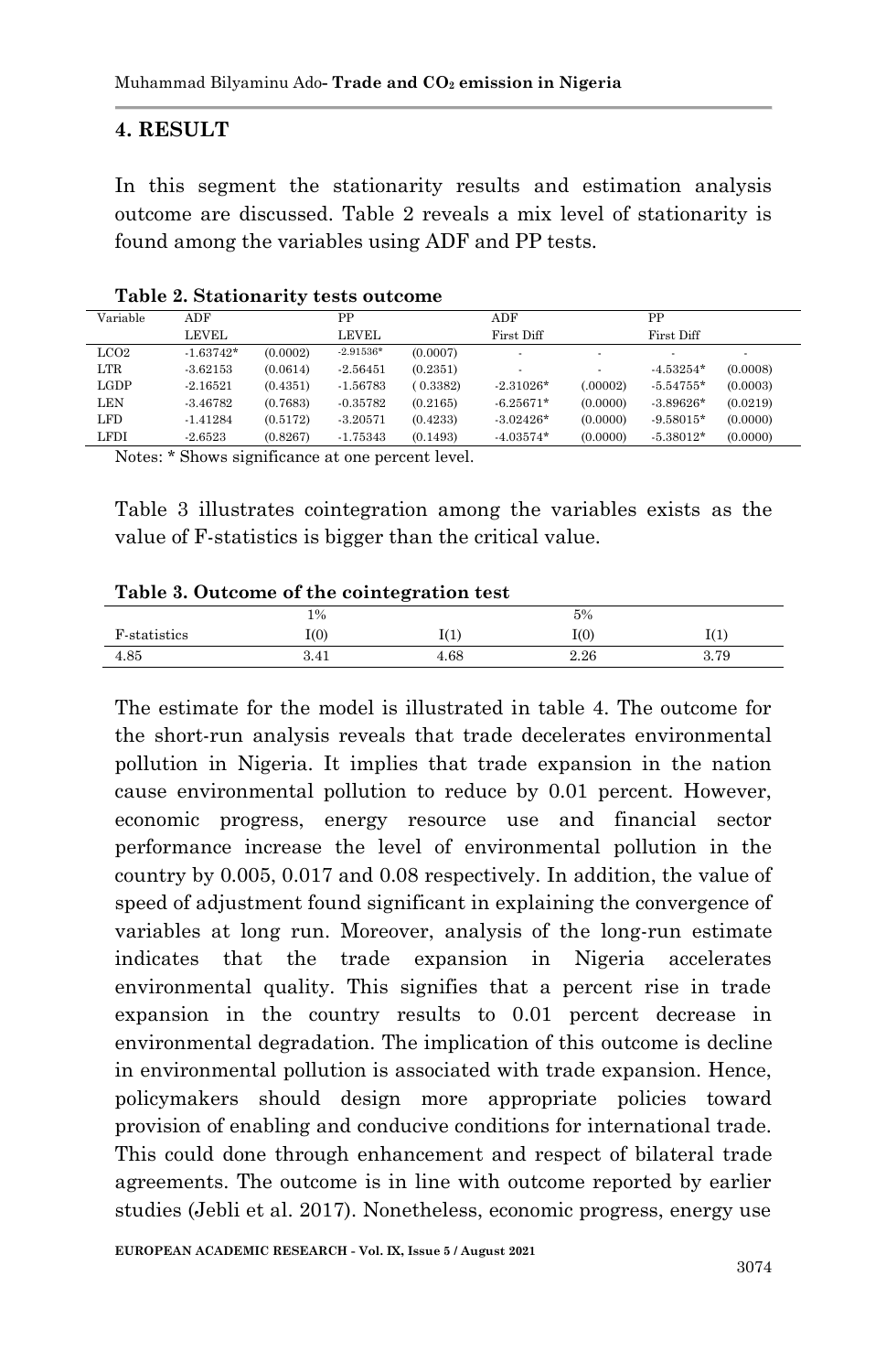and financial sector performance upsurge the level of environmental dilapidation. This shows that a percent rise in these variable caused environmental degradation to increase by 0.05, 0.08 and 0.04 respectively. However, foreign investment have no influence on environmental pollution in Nigeria.

| Coefficients<br>t-Statistics<br>Prob<br><b>ARDL</b> estimation<br><b>SD Errors</b><br>Short run estimates<br>$\triangle$ LTR<br>$-0.014409**$<br>0.005565<br>0.0413<br>$-2.589243$<br>$\Delta$ <b>LGDP</b><br>$0.005198**$<br>0.000201<br>0.0249<br>2.970528<br><b>ALEN</b><br>$0.017660*$<br>0.005153<br>3.427014<br>0.0140 | таміс т. дэншагса оагсоніс тог піс шоасі |              |          |          |        |  |  |
|------------------------------------------------------------------------------------------------------------------------------------------------------------------------------------------------------------------------------------------------------------------------------------------------------------------------------|------------------------------------------|--------------|----------|----------|--------|--|--|
|                                                                                                                                                                                                                                                                                                                              |                                          |              |          |          |        |  |  |
|                                                                                                                                                                                                                                                                                                                              |                                          |              |          |          |        |  |  |
|                                                                                                                                                                                                                                                                                                                              |                                          |              |          |          |        |  |  |
|                                                                                                                                                                                                                                                                                                                              |                                          |              |          |          |        |  |  |
|                                                                                                                                                                                                                                                                                                                              |                                          |              |          |          |        |  |  |
|                                                                                                                                                                                                                                                                                                                              |                                          |              |          |          |        |  |  |
|                                                                                                                                                                                                                                                                                                                              | <b>ALFD</b>                              | $0.081193**$ | 0.030824 | 2.634126 | 0.0388 |  |  |
| <b>ALFDI</b><br>$-0.014971$<br>0.020577<br>$-0.727536$<br>0.4943                                                                                                                                                                                                                                                             |                                          |              |          |          |        |  |  |
| $ECT(-1)$<br>$-0.991366*$<br>0.249572<br>$-3.972270$<br>0.0073                                                                                                                                                                                                                                                               |                                          |              |          |          |        |  |  |
| Long run estimates                                                                                                                                                                                                                                                                                                           |                                          |              |          |          |        |  |  |
| LTR<br>$-0.010763*$<br>0.0194<br>0.003398<br>$-3.167149$                                                                                                                                                                                                                                                                     |                                          |              |          |          |        |  |  |
| <b>LGDP</b><br>$0.050378***$<br>0.0898<br>0.000249<br>2.020533                                                                                                                                                                                                                                                               |                                          |              |          |          |        |  |  |
| <b>LEN</b><br>$0.008945**$<br>0.005186<br>0.0353<br>$-1.724888$                                                                                                                                                                                                                                                              |                                          |              |          |          |        |  |  |
| <b>LFD</b><br>$0.040277***$<br>2.584028<br>$-0.015587$<br>0.0877                                                                                                                                                                                                                                                             |                                          |              |          |          |        |  |  |
| <b>LFDI</b><br>$-0.057814$<br>0.041349<br>0.2116<br>$-1.398174$                                                                                                                                                                                                                                                              |                                          |              |          |          |        |  |  |
| $\mathcal{C}$<br>7.104618***<br>3.552164<br>0.0924<br>2.000082                                                                                                                                                                                                                                                               |                                          |              |          |          |        |  |  |

**Table 4. Estimated outcome for the model**

Notes: \*\*\*. \*\* and \* denotes significant at 1, 5, and 10 percent

Table 5 point out the result of the model validation test. It reveals that the model is valid for policy analysis as it is confirm no heteroscedasticity, serial correlation, and the non-normality problems of the disturbance term.

| Test Type                   | <b>F</b> -statistics | Probability | Result                |
|-----------------------------|----------------------|-------------|-----------------------|
| Breusch-Pagan Test.         | 0.237021             | 0.2836      | No                    |
|                             |                      |             | Heteroskedasticity    |
| <b>Breusch-Godfrey Test</b> | 0.995978             | 0.4021      | No Serial Correlation |
| Jarque-Bera                 | 0.578849             | 0.6543      | Normally Distributed  |

**Table 5. Model's validation tests**

# **5. CONCLUSION**

This study investigates the performance of trade expansion, GDP, energy resources use, financial sector performance and foreign investment on environmental pollution in Nigeria using ARDL method from 1980 to 2019. The findings from the cointegration test illustrates a long-run connection among the variables for the model. In the Short-run, the analysis shows that trade reduce the capacity of environmental pollution, thereby increase the level of environmental quality in the nation. It also shows that GDP, energy resources use and financial sector performance accelerate the level of environmental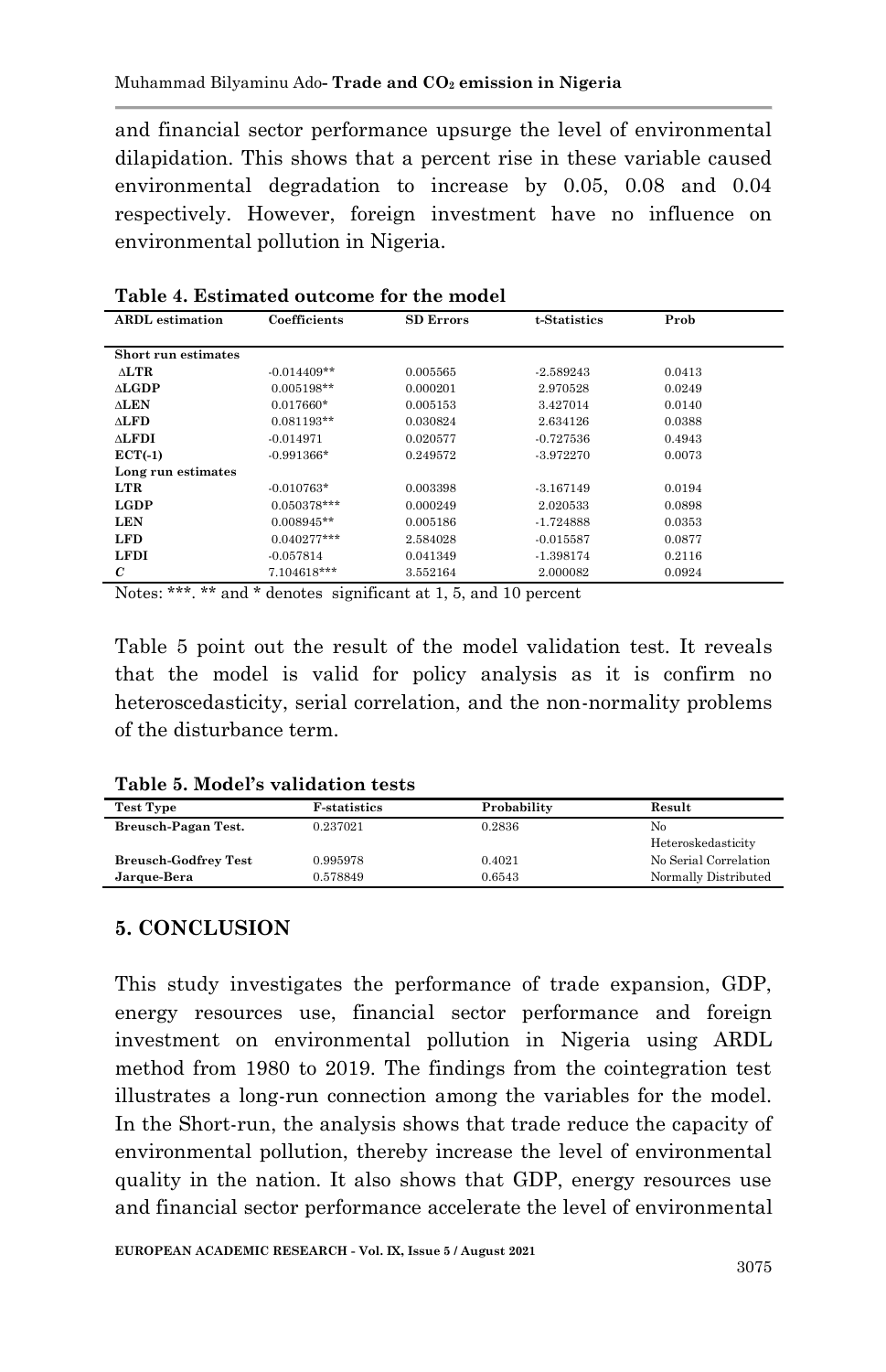pollution. Nevertheless, FDI does not influence environment pollution. The long-run estimates indicates that trade also increase environmental quality. However, economic progress, energy, financial sector performance upsurge the capacity of environmental pollution in the country. Nonetheless, FDI have no influence on environmental pollution. Therefore, the study suggests that since trade expansion is associated with increased level of environmental quality in the nation, policymakers should design more appropriate policies toward provision of enabling and conducive conditions for international trade. This could done through enhancement and respect of bilateral trade agreements. Also policies regarding the control of environmental pollution should redesign in respect to economic and financial performance as well as energy regulations measures and the facilitation of the use lower emissions energy alternatives. The limitation of this study may be with regard to the inability to incorporate other factors like energy price, urbanization in the model. Hence futures studies should incorporate this factors for further policy analysis.

## **REFERENCES**

- 1. Al-Mulali, U., Ozturk, I., & Lean, H. H. (2015). The influence of economic growth, urbanization, trade openness, financial development, and renewable energy on pollution in europe. *Natural Hazards*, *79*(1), 621–644. https://doi.org/10.1007/s11069-015-1865-9
- 2. Cetin, M., & Ecevit, E. (2017). The impact of financial development on carbon emissions under the structural breaks : Empirical evidence from Turkish economy. *International Journal of Economics Perspective*, *11*(1), 64–78.
- 3. Danlami, A. H., Applanaidu, S.-D., & Islam, R. (2018). Movement towards a low Carbon Emitted Environment: A test of some factors in Malaysia. *Environment, Development and Sustainability*, *20*(3), 1085–1102. https://doi.org/10.1007/s10668-017-9927-7
- 4. Dogan, E., & Turkekul, B. (2015). CO2 emissions , real output , energy consumption , trade , urbanization and financial development : Testing the EKC hypothesis for the USA. *Environmental Science and Pollution Research*, *23*(2), 1203–1213. https://doi.org/10.1007/s11356-015-5323-8
- 5. Dogan, E., & Turkekul, B. (2016). CO2 emissions, real output, energy consumption, trade, urbanization and financial development: testing the EKC hypothesis for the USA. *Environmental Science and Pollution Research*, *23*(2), 1203–1213. https://doi.org/10.1007/s11356-015-5323-8
- 6. Gokmenoglu, K. K., & Sadeghieh, M. (2019). Financial development , CO 2 emissions , fossil Fuel consumption and economic growth : The case of Turkey.